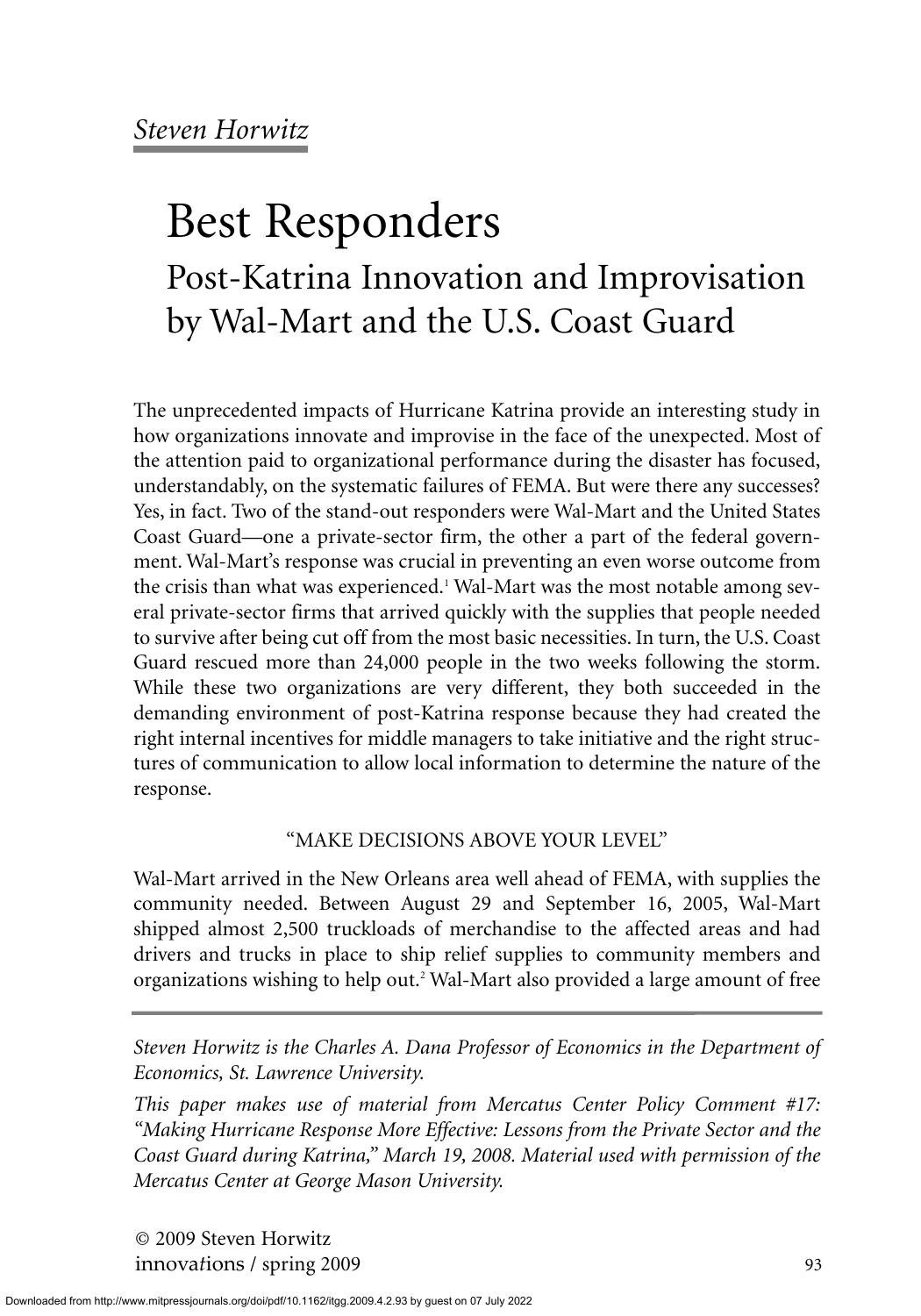merchandise, including prescriptions, to those in the worst-hit areas of the Gulf, including several truckloads that went to evacuees at the Astrodome and Brown Convention Center in Houston. Most important, Wal-Mart and others were able to get this assistance to the affected areas almost immediately after the storm passed; in comparison, residents waited days, and sometimes weeks, for government agencies to provide relief.3 Wal-Mart was also able to reopen its damaged stores quickly. At the peak of the storm, 126 stores and two distribution centers were closed: "More than half ended up losing power, some were flooded, and 89... reported damage."4 Ten days after landfall, only 15 stores remained closed: those

Responders need the discipline of an organizational structure that keeps them focused on the goal of solving the problems at hand. At the same time, they must also be agile in the face of the unexpected and be able to respond on the spot to the everchanging conditions that characterize most disasters.

that had suffered flooding or severe structural damage.

A key element of Wal-Mart's response was that the company gives a great deal of discretion to its district and store managers. Store managers have sufficient authority to make decisions based on local information and immediate needs. As the storm approached, CEO Lee Scott provided a guiding edict to his senior staff and told them to pass it down to regional, district, and store managers: "A lot of you are going to have to make decisions above your level. Make the best decision that you

can with the information that's available to you at the time, and, above all, do the right thing."5 In several cases, store managers allowed either emergency personnel or local residents to take store supplies as needed and without supervisor approval. An employee in Kenner, Louisiana used a forklift to knock open a warehouse door in order to get water for a local retirement home. In Marrero, Louisiana, employees allowed local police officers to use the store as a headquarters and an area for sleeping, as many had lost their homes.

In Waveland, Mississippi, assistant manager Jessica Lewis decided to run a bulldozer through her store to collect basics that were not water-damaged, which she then piled in the parking lot and gave away to residents. She also broke into the store's locked pharmacy to supply critical drugs to a local hospital. Wal-Mart executives praised both actions.6 Given the breadth of Wal-Mart's markets, it makes sense to allow local managers significant discretion in their day-to-day operations, and that sense of empowerment is particularly useful when unusual local conditions require agility and improvisation.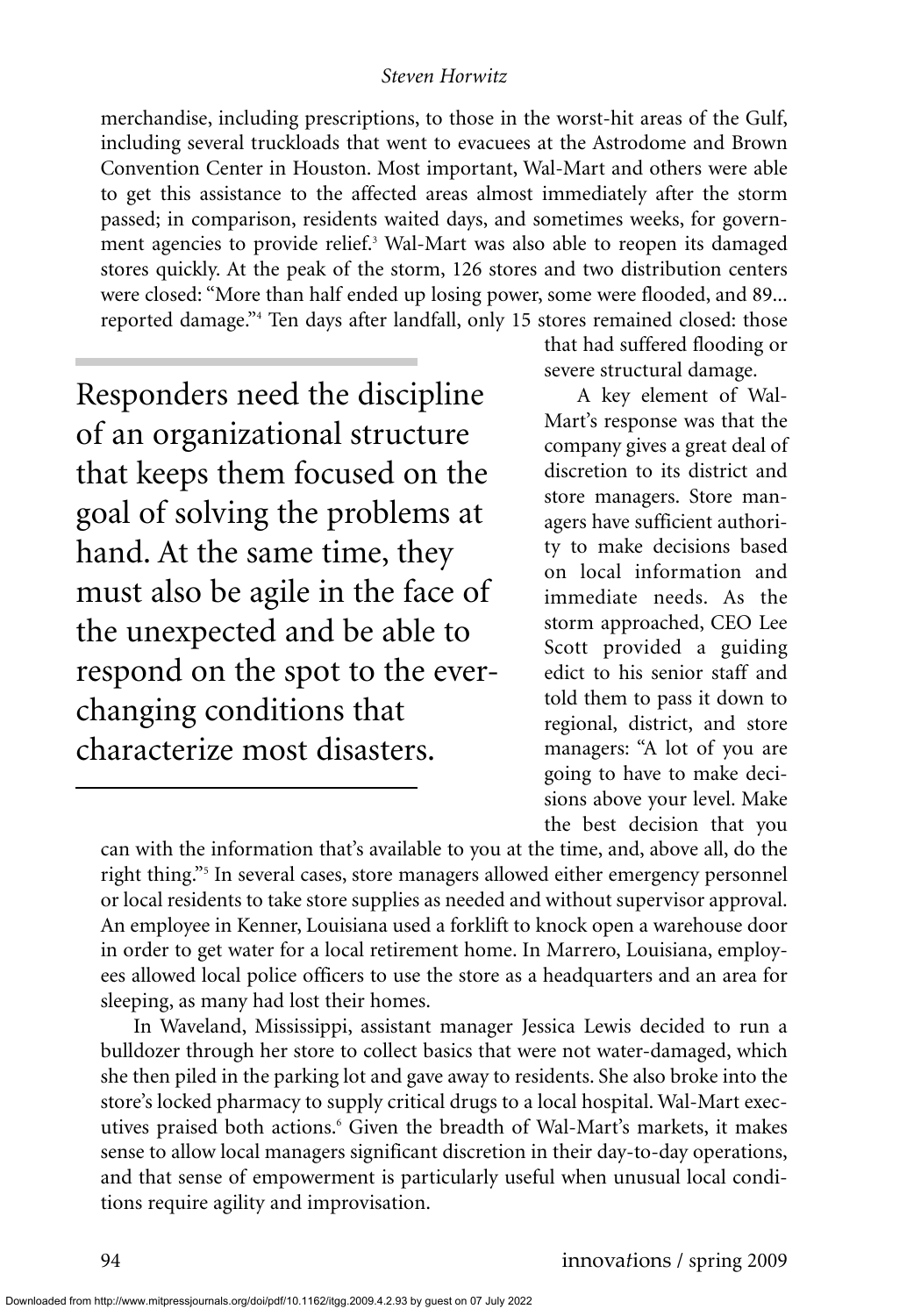### *Best Responders*

The value of this decentralized decision-making authority was also clear in the effective response of the U.S. Coast Guard. According to its own reports, the Coast Guard mobilized a total of almost 5,300 personnel, 62 aircraft (which included a third of its entire air fleet), 30 cutters, and 111 small boats to conduct rescue operations immediately after the storm. By September 11, 2005, it "had rescued more than 24,000 people and assisted with the joint-agency evacuation of an additional 9,400 patients and medical personnel from hospitals in the Gulf coast region."7 Coast Guard search-and-rescue operations commenced immediately after the weather became calm enough and involved air crews that were "pre-staged" in several adjoining states.

Local residents and media reports during and after Katrina praised the Coast Guard's role in the immediate aftermath. The sheriff of St. Bernard Parish, just east of New Orleans, reported that "the Coast Guard was the only federal agency to provide any significant assistance for a full week after the storm."8 One key role the Coast Guard played was partnering with local fishermen who had both boats and knowledge of the area. As I describe below, because of the Coast Guard's decentralized structure, rescuers who were on the spot had the freedom to act on their local information and engage in these sorts of partnerships.

#### COMMON ELEMENTS OF "BEST RESPONSE"

Disaster researchers have argued that the most effective responses to disasters involve a combination of discipline and agility.<sup>9</sup> Responders need the discipline of an organizational structure that keeps them focused on the goal of solving the problems at hand. At the same time, they must also be agile in the face of the unexpected and be able to respond on the spot to the ever-changing conditions that characterize most disasters. These same factors can explain why some organizations are also more innovative and better able to improvise outside of disaster scenarios. Private-sector firms operate in an institutional environment of profit and loss that provides an external discipline that ensures that they stay focused on their specific purpose, and decentralized and local organizations know the communities they serve—making them agile in ways that more centralized ones are not.

In order for organizations to be both agile and disciplined, they require both the right knowledge and the right incentives. Whether organizations can acquire such knowledge and have the appropriate incentives depends on the institutional environment in which they operate and the way the organization is structured.

#### DECENTRALIZATION, SHARED VALUES, AND SCALE

Both Wal-Mart and the U.S. Coast Guard have organizational structures that emphasize a clear common vision, decentralized responsibility, and a set of guiding principles or rules that link action and vision.

Private-sector firms often work hard to create the conditions for employees to exercise discretion within the firm, sometimes called "intrapreneurship." In complex organizations, those at the top cannot always know everything that is neces-

innovations / spring 2009 95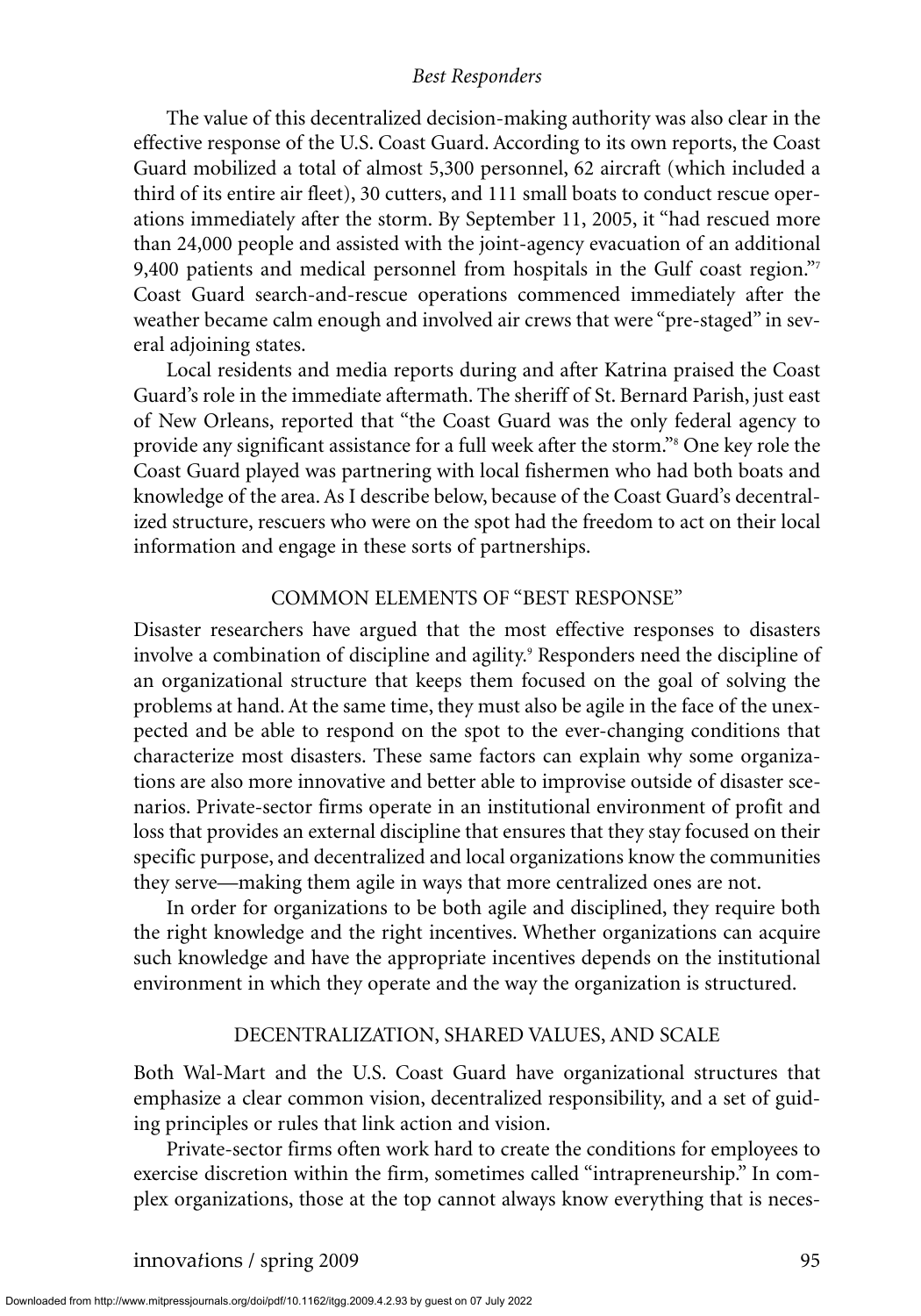sary to direct operations top-down. The challenge is to structure the organization in ways that let it use the knowledge of shop-floor employees; that way knowledge need not be communicated in explicit terms to managers but can be shared through the actions employees take.<sup>10</sup>

One way that firms help to ensure that employees use their local knowledge effectively is to create a consistent and powerful corporate culture. For example, Wal-Mart devotes a whole section of its website to issues of corporate culture, including everything from its "Three Basic Beliefs" to Sam Walton's "Ten Rules for Building Business" to the "Wal-Mart Cheer."11 Wal-Mart's "Saturday Morning Meetings," held at corporate headquarters in Bentonville, Arkansas, provide a forum for explaining and debating core issues facing the firm and for celebrating employee successes. All of these elements of corporate culture are designed to instill a corporate philosophy into every employee. During employee training and on an ongoing basis, that philosophy provides a common vision and a set of rules to be followed, helping to ensure that when employees far from the center are given discretion they are more likely to use it wisely. This decentralization of responsibility can work when the corporate culture is strong and shared. Even here, however, we cannot ignore the importance of the institutional environment: private firms or public agencies with strong organizational cultures will perform notably better when they have the incentives, independence, and information to put that culture to effective use.

As Wal-Mart's response to Katrina demonstrates, the associates and managers on the scene were allowed discretion to deal with problems as they saw fit, and many store and district managers improvised as they faced unexpected situations that needed creative and novel responses. These improvisational responses were the result of the long-term organizational learning that develops in the context of market competition. Individual store managers have developed local, and often inarticulate, knowledge of their own stores and their communities that they can put into play in a crisis. By virtue of their being located in those communities and constantly facing market pressures to deliver what the community wants, they can know what to do when faced with a crisis presenting unpredictable challenges.

In a similar way, the Coast Guard instills in its members a powerful organizational culture and gives them great latitude for independent decision making. The core of this culture can be found in its document, *America's Maritime Guardian*. 12 Published in 2002, it is labeled "Publication 1" to emphasize its role as the foundational document that will "synthesize who we are, what we do, and how we do things." It lays out the organizational culture by offering the Coast Guard's mission and history, and devotes a whole chapter to "principles of Coast Guard operations." Two of those principles were specifically important to their work during Katrina. The first is "the principle of on-scene initiative." As they describe it,

[T]he concept of allowing the person on scene to take the initiative guided by a firm understanding of the desired tactical objectives and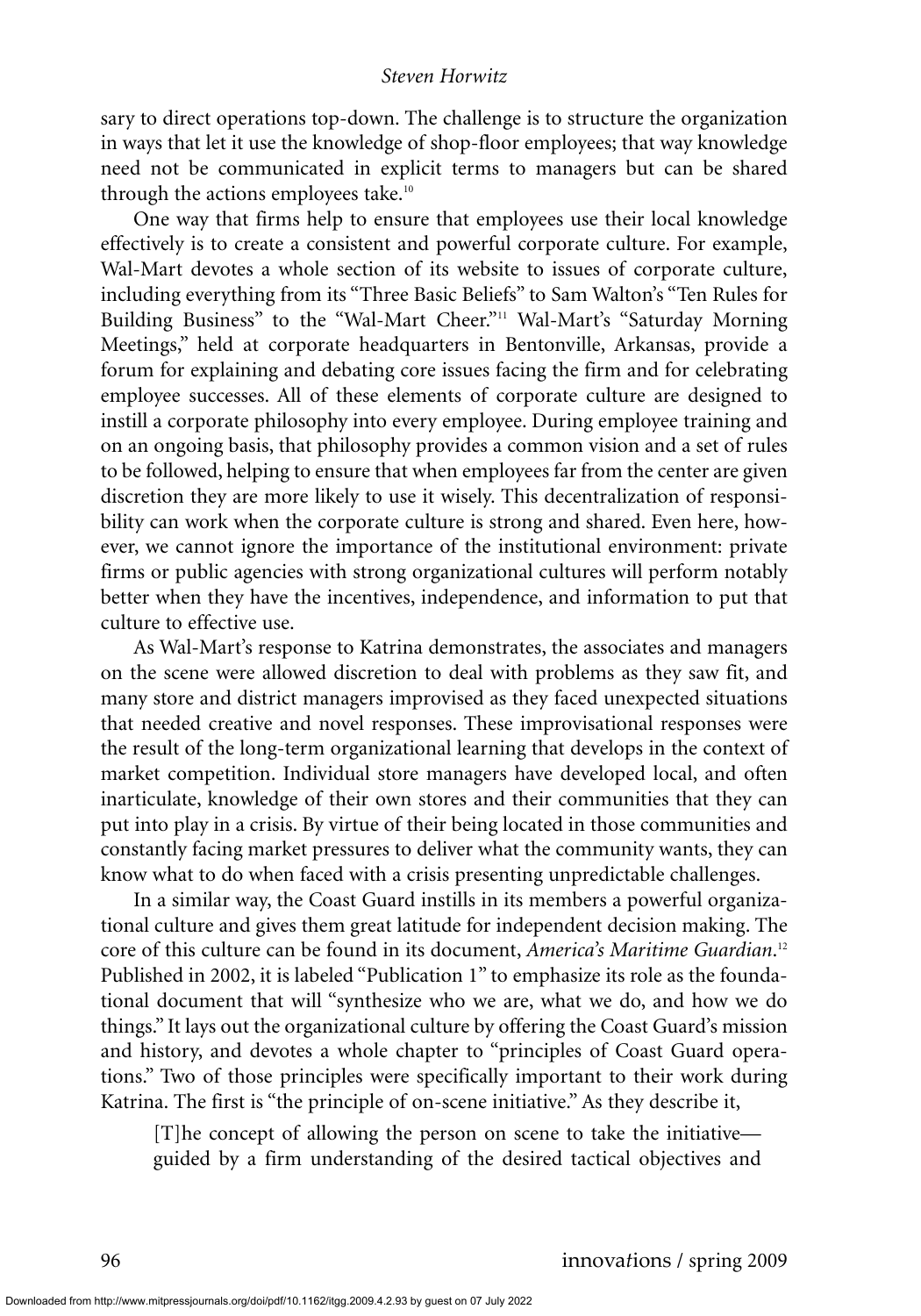national interest at stake—remains central to the Coast Guard's view of its command relationships.<sup>13</sup>

They further develop this principle by recognizing that this requires trust from above and a "unity of effort."

This notion of "unity of effort" provides the discipline, while the expectation of on-scene initiative provides the agility that effective response requires. The Coast Guard further recognizes the need to "reconcile these seemingly contradic-

tory requirements" and does so with practices known as "commander's intent" and "concept of operations." The former provides Coast Guard members with "the objective and the desired course of action," while the latter is the "estimated sequence of actions to achieve the objective and contains the essential elements of a plan." In granting onscene initiative, the leadership is allowing subordinates to alter the "concept of operations" based on local knowledge, but they are to do so under the "overarching" and generally unchanged commander's intent. The Coast Guard sees communication, especially "informal

For both Wal-Mart and the Coast Guard, the capability to be a "best responder" in the face of exceptional calamity followed directly from success in developing a culture of innovation and improvisation that is essential to everyday success.

discussions" among captains and commanders, as central to preparing individual crews to act independently. This communication enables them to grasp the commanders' intent with a minimum of formal orders. In other words, they are developing routines for handling certain kinds of situations. The sort of decentralized teamwork that the Coast Guard expects "works through the common understanding of how individual incidents or situations are normally handled."14

The second relevant guiding principle, which appears just after "on-scene initiative," is "the principle of flexibility." The Coast Guard motto is *semper paratus*, which means "always prepared." The principle of flexibility describes the way that both physical and human resources within the organization must be prepared to engage in a variety of operations, sometimes unexpectedly and often involving two or more kinds of operations at once. For example, "a cruise ship on fire and drifting toward the rocks is both a search-and-rescue case and a potential pollution incident."15 The variety of situations facing Coast Guard operations, along with an organizational culture focused on preparedness and flexibility or agility, enables them to actually be prepared.

The then-vice admiral of the Coast Guard pointed to that autonomy as a reason it was able to move personnel and equipment into place so much more quick-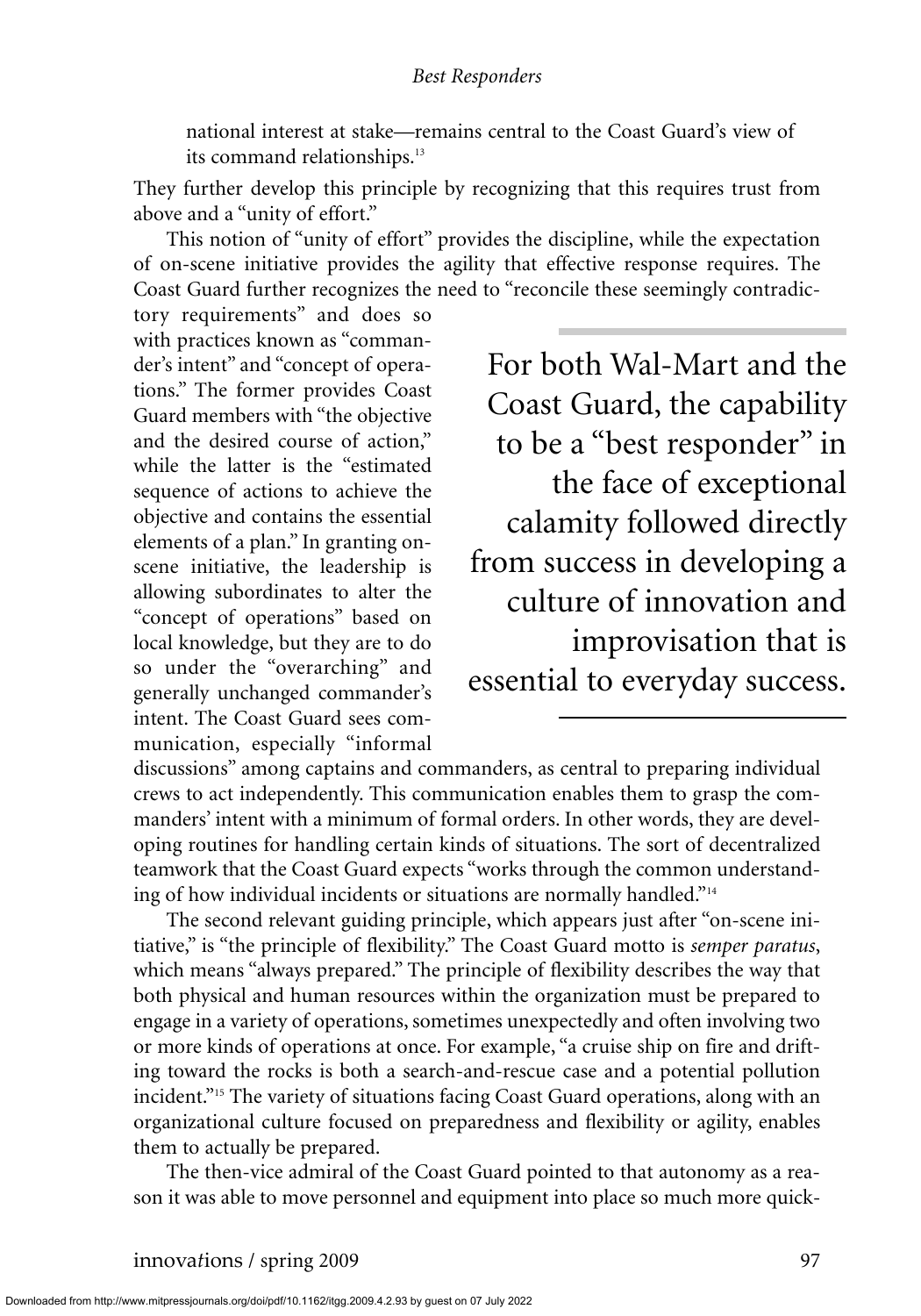#### *Steven Horwitz*

ly than other agencies during the response to Katrina. The importance of decentralizing authority was echoed by a former Coast Guard commandant who told *Time* magazine, "We give extraordinary life-and-death responsibilities to 2nd class petty officers." Even a Coast Guard reservist with only two years of experience has higher-ranking officers reporting to her if she is piloting a boat.<sup>16</sup>

In addition to its organizational structure and culture, the Coast Guard's daily involvement with coastal issues means that officers at specific stations interact with local residents much more frequently than would people in other branches of the military or bureaucrats from FEMA. FEMA has fewer individuals regularly stationed in potential disaster areas ,and the work they engage in is far less likely to involve contact with members of the general public who might be called upon in a disaster. Local Coast Guard officers knew who had boats and where to find them during Katrina because of their greater contact with the local residents. Put differently, the Coast Guard's other activities, such as search-and-rescue operations and its work with the marine environment, may strongly complement its ability to respond effectively to natural disasters.

One more advantage that the Coast Guard brought to the rescue operations was flexible human capital. Coast Guard personnel are "cross-trained" to perform a variety of tasks. Training does involve specialization, but each member is expected to be able to meet a minimal standard in a variety of skills that he or she might need. Having such a flexible and agile structure of human capital, but all linked to a coherent sense of mission and functional rules and routines, provides the balance required for successful innovation and improvisation.

### **CONCLUSION**

For both Wal-Mart and the Coast Guard, the capability to be a "best responder" in the face of exceptional calamity followed directly from success in developing a culture of innovation and improvisation that is essential to everyday success.

Operating in a highly competitive environment on a global scale has forced Wal-Mart to improvise effectively in the face of constant competitive threats and routine environmental "surprises," such as shifts in seasonal demand that occur earlier or later than normal. This improvisation depends heavily on achieving the balance between operational scale and decentralized organizational structure that permits employees to use local knowledge effectively. These organizational characteristics, developed in the daily work of building a globally competitive company, proved critical to an effective response in the exceptional circumstances presented by Hurricane Katrina.

The Coast Guard's success depended critically on its everyday practice of providing lower-level personnel both the discretion and the information they need to improvise in response to particular situations. The Coast Guard could grant such discretion because it is an organization, like Wal-Mart, that has instilled in its members a shared vision and common values. A single-minded focus on operational effectiveness at the Coast Guard has resulted in the evolution of an organi-